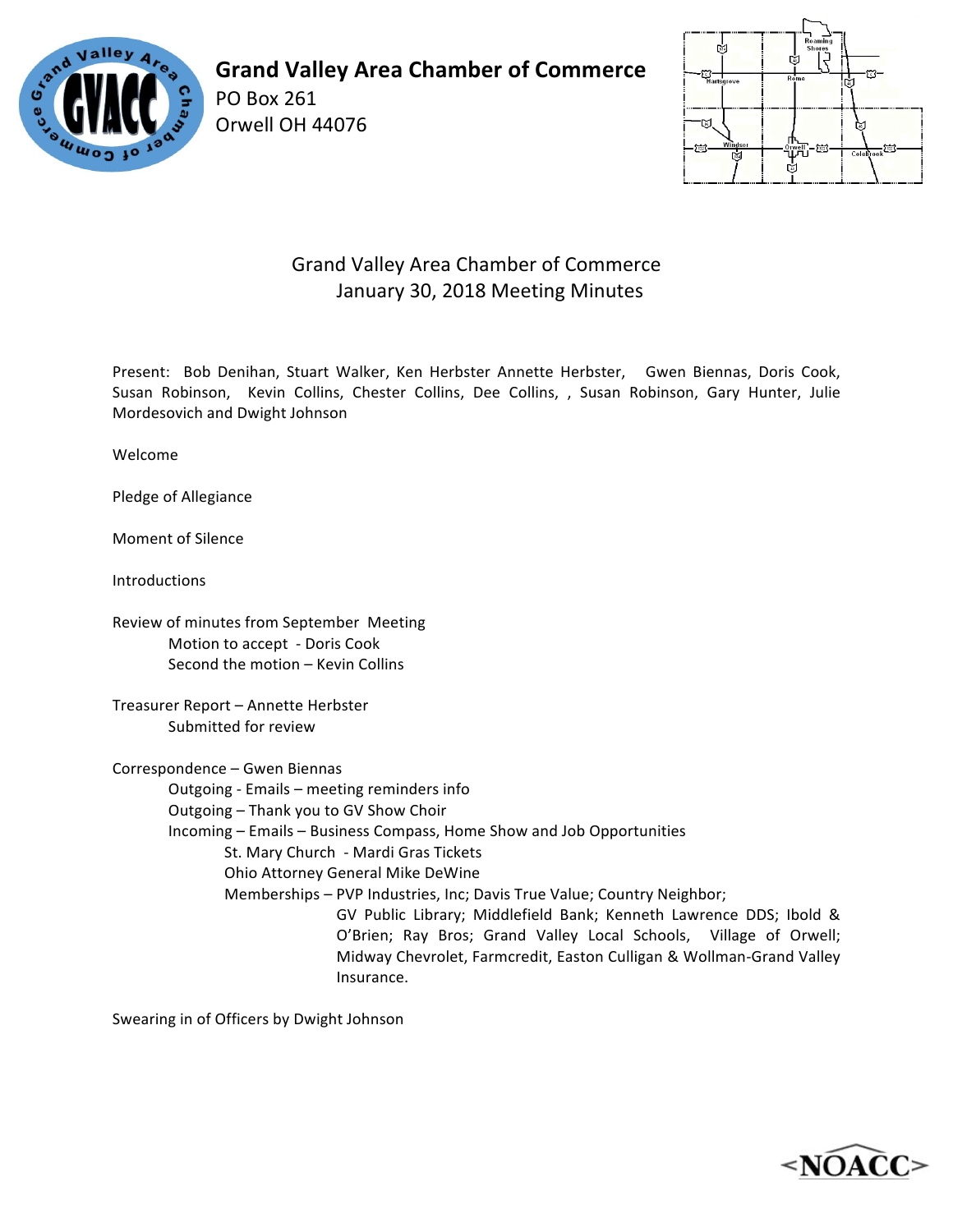

PO Box 261 Orwell OH 44076



Spotlight Business - January, Herbster Tax Service: February, Ken Lawrence DDS; March, Ibold & O'Brien; April, Farm Credit.

Festival Committee met at the Orwell Fire Hall – entertainment has been scheduled. No written contract from Ft. Huntsburg, only a verbal commitment at this time. Joyce Merritt is be handling the parade again this year. We are looking forward to a great festival.

Gun Raffle – tickets to support the GV Festival. They are going slow we have only sold about 50%.

We are working on revising our Constitution and Bi-laws. We will give keep you updated.

February 27 Chamber Meeting will be at the Orwell Fire Hall beginning at 6:30 p.m. Our guest speaker will be Eric Diamond from the NEO Fund in Ashtabula. We would like to have a nice representation of our Chamber Members. We will be inviting the area Chambers to also attend.

Home Show will be at the Ashtabula Mall on March 9, 10 & 11. Bob & Stuart will go and participate on Saturday. They are in need of help with setting up and tearing down. If you can help please let one of our officers know.

Business Roundtable:

\*Stuart Walker, Davis True Value – this is our  $50<sup>th</sup>$  year, we have been serving our community since 1968. We will have a celebration this summer. We would like to top our entertainment in 1998, we had Car Crushing, Midway donated the cars.

\*Annette Herbster, Herbster's Tax Service – tax business is already revved up and ready to go. This is our  $30<sup>th</sup>$  year in business.

\*Ken Herbster, Herbster's Home Inspection - slow and helping out where needed. We will be getting a project starting by contacting our Chamber Members to ask a bit of history of the business and their business anniversary.

\*Kevin Collins, Orwell Tool – ebay is slow, down to 6 palettes of pellets and will be glad when they are gone.

\*Chester Collins, VCGC - we have a signed agreement with Rome Township. Our Mystery Dinner Theater is February 24. Tickets are going great. Doors open at 6:30 p.m. at Sacred Heart Church, the performance will start at 7:00 by the Candlelight Players and food by Gwen's Catering. We will also have 50/50 and a Chinese Auction that night. One way people can help out is by going to Amazon Smile and add our nonprofit to that and we will get the little extra and nothing comes out of your pocket. We also will be selling Cornedbeef Sandwiches on March 16 on a takeout only basis. Gary Hunter offered if we have the flyer the CS will add it to the Soup and Bread Deliveries 2 weeks before the event. More information to come.

\*Dee Collins, VCGC – ditto to Chester and tax season is on its way.

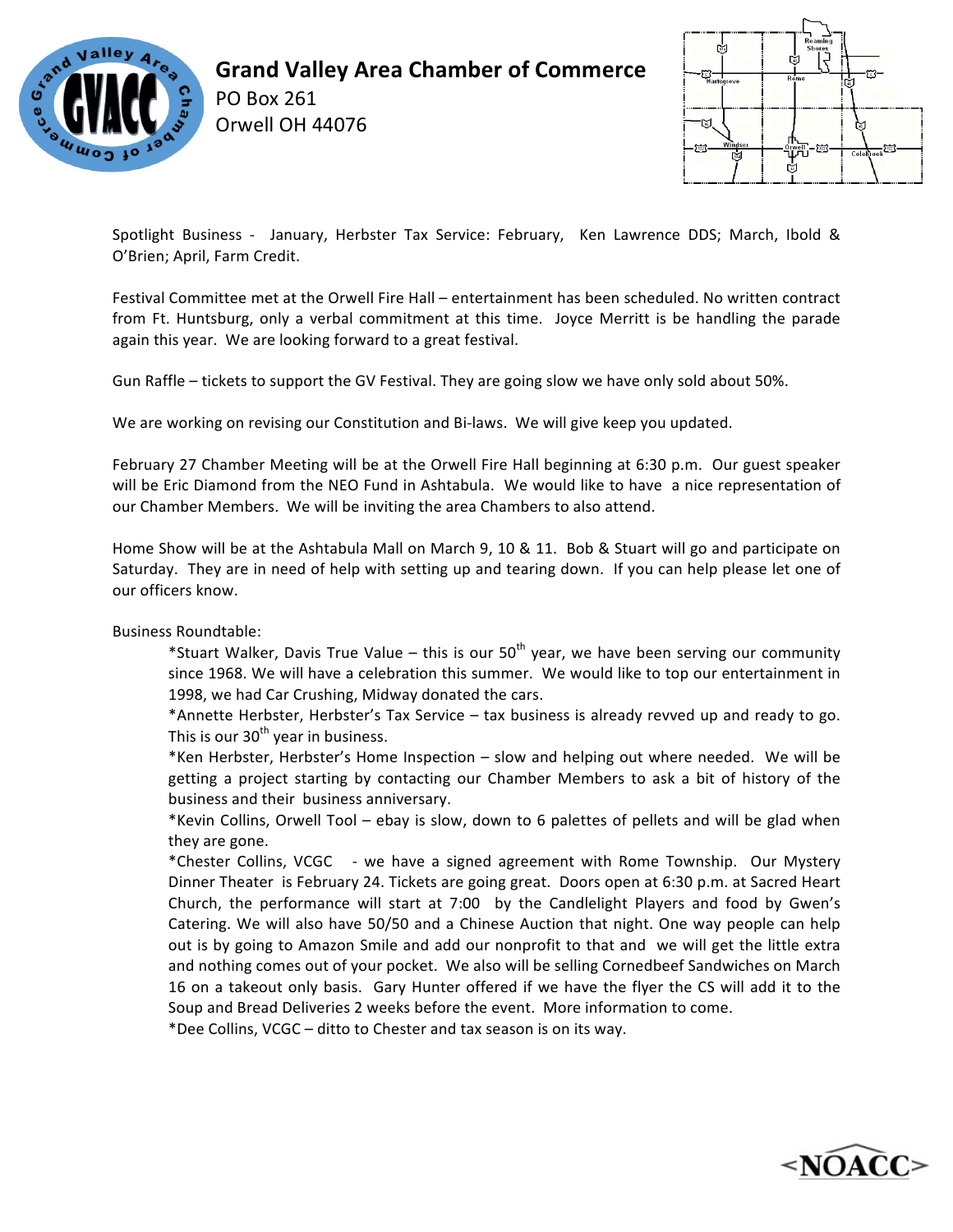

PO Box 261 Orwell OH 44076



\*Gary Hunter, Conversation Station – last week for Soup & Break is March 9. Our numbers keep increasing every year with this fundraiser.

Citizen of the Year 2018 will be on Saturday, April 7 at the GV School Auditeria beginning at 4:00 p.m. Tickets are available form the committee people at \$15 per tickets. All tickets must be purchased by March 30. Gwen's Catering will be doing the food for us this year. Everyone in this room knows the recipient but no one except the committee know until the night of the dinner. Bob offered to do the tickets for the event

\*Julie Mordesovich, First Responders – March 24, Breakfast with the Easter Bunny. More details to follow. The Fire Department is looking to put in a shower in the Fire Hall for the fireman – with the use of Narcan it is on the clothes and is harmful.

\*Susan Robinson, Sacred Bath Candles – will be selling at the Holistic Fair in Warren this weekend and that's it till the end of April then to the Haunted Conneaut Hotel. This will be fun.

\*Doris Cook, Library – Our Library has a History Room and everyone needs to stop in and see what we have. People in the community donated pictures . We are receiving grants. For more information check out our website archives.

\*Gwen Biennas, Gwen's Catering – been very busy. We just did a Bridal Fair in Harpersfield this weekend and book a wedding and hopefully a few rehearsal dinners and even several cookie and appetizer trays. We are doing the food for the Mystery Dinner Theater, the Citizen of the Year, the Chardon Maple Festival Queens Luncheon plus graduation parties, a few things already planned for 2019.

\*Bob Denihan, B & S Publishing – this is ticket season and we are keeping busy.

Questions were brought up about the loss of the GV Pharmacy – The pharmacy in Andover has offered free delivery to our GV area. We would like to have a pharmacy back in the GV Area but it doesn't look like it will be in the near future. Kevin Snyder owns the building and has no plans on selling at this time. Maybe someone should contact Growth Partnership in Jefferson if they may have any suggestions.

Motion to adjourn First motion - Annette Herbster Second the motion - Julie Mordesovich

Respectfully submitted,

Gwen Biennas Grand Valley Area Chamber of Commerce Secretary

Motion to adjourn the meeting